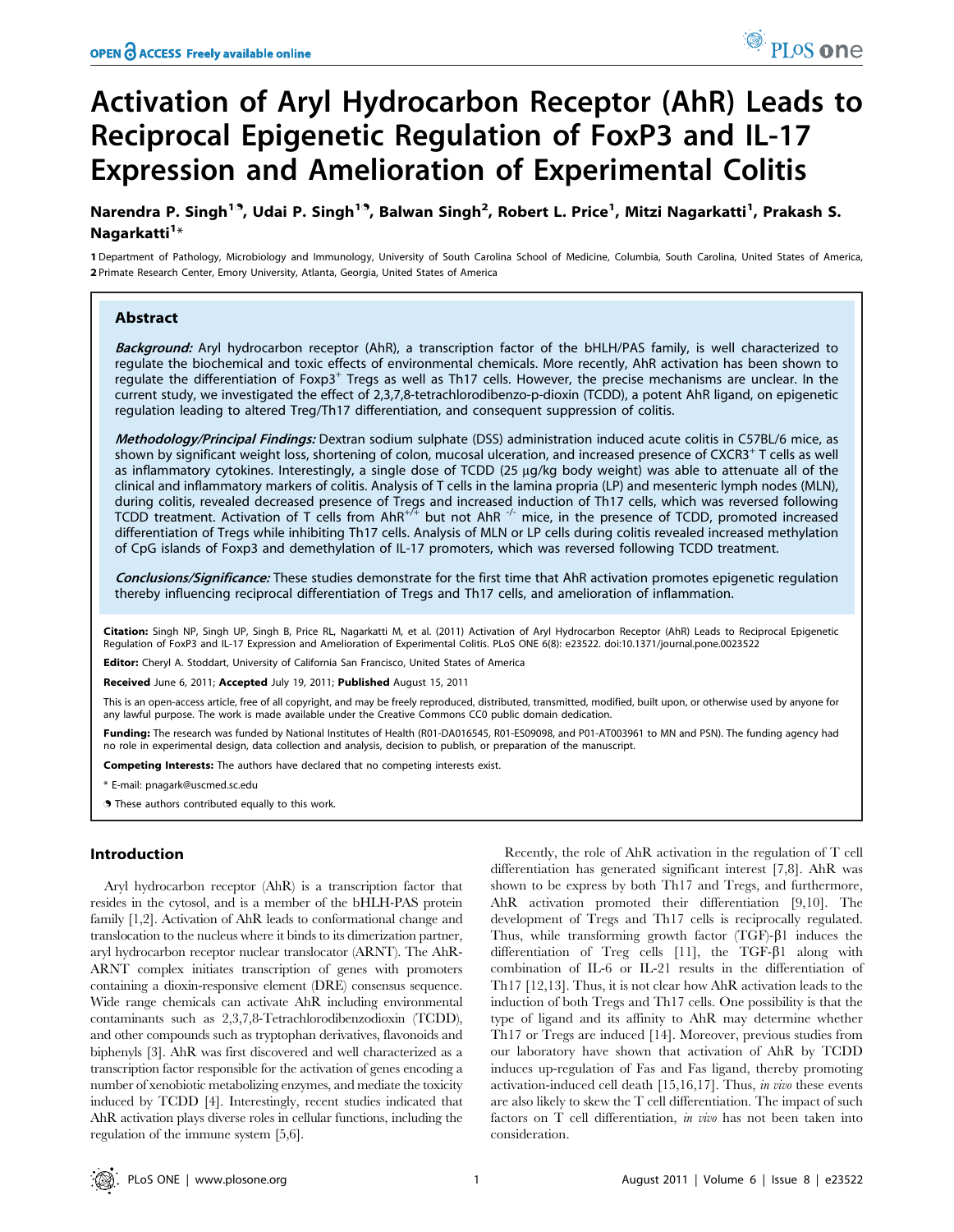The inflammatory bowel disease (IBD), Crohn's disease (CD) and ulcerative colitis (UC), are syndromes characterized by chronic inflammation in gastrointestinal tract. Currently it is believed that persistent intestinal inflammation may be the result of a dysregulated immune response to commensal enteric bacterial antigens [18,19]. The chronic nature of inflammation appears to be a polarized dysregulated immune response due to imbalance of immune homeostasis involving Th1, Th17, and/or Th2 cells [20,21,22,23]. In addition, specialized population of regulatory T cells (Tregs) that express forkhead transcription factor (Foxp3) play an important role in the control of intestinal inflammation [24]. The naturally arising  $CD4^+$   $CD25^+$  Tregs have been shown to prevent or even cure colitis in the T cell transfer model [25,26]. Also, mutations in Foxp3 results in fatal immune disorder characterized by an uncontrolled T cell proliferation, and drastically elevated production of Th1 and Th2 cytokines suggesting the critical role played by Tregs in immune system homeostasis [27].

Oral consumption of DSS triggers colitis in mice that is similar in the expression profiles of cytokines as well as histological changes as those observed in human IBD, particularly UC [28]. Recent studies indicated that during acute DSS-induced colitis, there was induction in Th1 and Th17 cytokine profiles and that this converted into a Th2-biased (IL-4 and IL-10) inflammatory profile during the chronic stages of colitis [28,29]. Mice deficient in IL-17A gene, showed only faint manifestations of colitis thereby suggesting that IL-17A plays a pivotal role in the pathogenesis of DSS-induced colitis [30]. In the current study, we used TCDD to activate the AhR and determine the reciprocal regulation of Th17 and Treg differentiation during DSS-induced colitis. We noted that TCDD ameliorated colitis by up-regulating Tregs and downregulating Th17 cells through epigenetic regulation.

#### Results

#### Effect of AhR activation on DSS-induced colitis

Acute colitis was induced by using dextran sulfate sodium (DSS) as described elsewhere [31]. In brief, 8-week-old C57BL/6 mice received either drinking water or water containing 3% DSS (MP Biomedicals, LLC, Aurora, OH) (ad libitum) for 7 days followed by water cycle alone for 7 days. The body weight of mice was monitored every day from day 0, at the start of TCDD treatment. Mice received a single dose of 25 µg/kg body weight of TCDD dissolved in corn oil or corn oil alone as a vehicle control. Throughout the study, we used 4 groups of mice: Vehicle alone, TCDD alone, DSS+vehicle and DSS+TCDD.

DSS administration induced acute colitis in C57BL/6 mice, as shown by significant weight loss, shortening of colon, mucosal ulceration and increased inflammatory cytokine production. DSSinduced colitis caused significant reduction in the body weight, which continued to decline throughout the study (Fig 1A). Interestingly, a single dose of TCDD was able to reverse the course of the disease beginning day 9. Throughout the study, mice receiving TCDD alone showed no significant alterations in the various parameters such as inflammation score and inflammatory cytokines when compared to vehicle-treated mice. Thus, we have primarily focused our discussion below, on results comparing DSS+vehicle versus DSS+TCDD groups.

#### AhR activation attenuates the severity of colitis

The colitis-induced mice that received TCDD had significant reductions in intestinal inflammation (Fig 1B). The mean histological scores in DSS+vehicle groups were significantly higher than the scores in mice treated with DSS+TCDD (Fig 1C). The

pathologic changes associated with colitis included epithelial disruption, transmural necrosis, edema, and diffuse leukocyte infiltrates (polymorphonuclear leukocytes, lymphocytes and eosinophils) in the colon. The architecture of the crypts was distorted and the lamina propria was thickened in the area of distorted crypts. Most importantly, the number of inflammatory infiltrates was significantly reduced after TCDD treatment (Fig. 1B).

## AhR activation decreases the induction of serum inflammatory cytokine/chemokines associated with colitis

TNF- $\alpha$ , IFN- $\gamma$ , MCP-1, IL-17, KC and Eotaxin-1 have been shown to be over-produced during inflammatory diseases, including IBD or in experimental model of colitis [32,33,34]. We therefore determined if TCDD treatment in DSS-induced colitis, would lead to decreased systemic levels of these cytokines and chemokines. DSS significantly increased these pro-inflammatory cytokines/ chemokines during acute colitis. In contrast, TCDD treatment decreased IL-17, IFN- $\gamma$ , MCP-1, TNF- $\alpha$ , KC and eotaxin-1 levels in the serum of mice with acute colitis (Fig. S1).

#### AhR activation reduces both mucosal and systemic CD4<sup>+</sup> CXCR3<sup>+</sup> T cells after colitis

The association between CXCR3 expression and Th1-dependent immunity has been observed in several models of inflammatory diseases. Previously we have shown that blockade of CXCR3 ligands abrogated spontaneous colitis in  $IL-10^{-/-}$  mice [35]. To examine whether TCDD differentially affected the T effector population that express CXCR3, splenic, MLN and LP cells were analyzed. We found a significant increase in the percentage of splenic, MLN and LP CD4<sup>+</sup>T cells that expressed CXCR3<sup>+</sup> during DSS induced colitis (Fig. 2A–B), which was reversed following TCDD treatment. Moreover, the absolute number of CXCR3<sup>+</sup> T cells in Spleen, MLN and LP rose significantly in DSS+vehicle groups and decreased following TCDD treatment (Fig. 2A–B).

#### AhR activation triggers Treg cells during colitis

Previous studies have provided convincing evidence that Tregs play an important role in the control of intestinal inflammation [24]. Also, based on the previous report that AhR activation leads to Treg differentiation in a ligand-specific fashion [14], we next determined whether TCDD induces Tregs in DSS-induced colitis. We analyzed Tregs in the MLN and LP by flow cytometry after TCDD treatment. We noted a significant increase in the percentage and absolute numbers of Tregs in the LP in DSS+TCDD group when compared to DSS+vehicle group (Fig. 2C–D). Although a similar trend was seen in the MLN, it was not statistically significant. Also, TCDD treatment alone caused a modest increase in Tregs in both MLN and LPL when compared to vehicle controls.

## Effect of AhR activation on Foxp3 and IL-17 expression in lymphoid organs during DSS-induced colitis

Because of the low recovery of cells from LP, and the low frequency of Tregs and Th17 cells in the LP and MLN, we performed RT-PCR to further characterize the effect of AhR activation during colitis on induction of Tregs and IL-17. We noted a significant down-regulation of FoxP3 and upregulation of IL-17 in DSS+vehicle groups when compared to vehicle-treated normal mice (Fig. 3A–B). Following TCDD treatment of colitis (DSS+TCDD), this trend was reversed (Fig. 3A–B). We also noted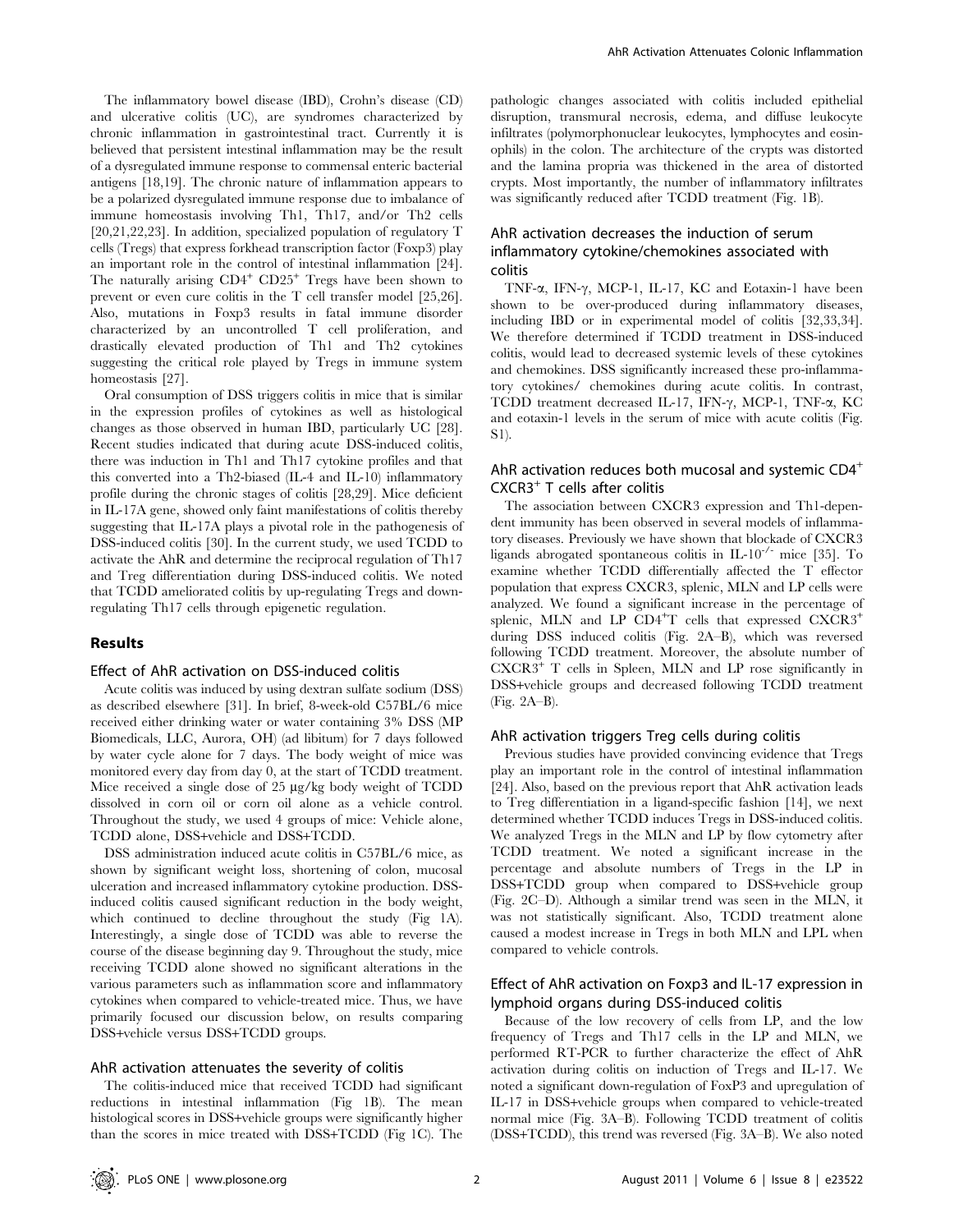

Figure 1. Change in body weight, histological characterization, and severity of colitis in mice after DSS induction and TCDD treatment. A. We used 4 groups of C57BL/6 mice: those that received VEH alone, TCDD (25 µg/kg body weight) alone, DSS+VEH, or a combination of DSS+TCDD. In DSS mice, TCDD was given as a single dose on the first day of DSS exposure. After seven days, DSS was replaced with a water cycle (ad libitum) for another seven days. The body weight of the mice was recorded daily. The statistical significance difference between each groups were assessed by using Mann-Whitney U Test. Data represents the mean of three experiment involving 6 mice per group. There was statistically significant difference between DSS+VEH vs DSS+TCDD groups (p<0.05). B. Histological sections of colons from the 4 groups of mice, DSS+VEH-treated mice showed significant lymphocyte infiltration and distortion of glands, while DSS+TCDD-treated mice showed colon lumen having markedly decreased lymphocyte infiltration. Other pathologic changes during DSS-induced colitis included diffuse leukocyte infiltrates, distorted crypts, and thickening of the lamina propria in the area of distorted crypts in the colon (B). These changes were significantly reversed in DSS+TCDD groups as seen in inflammation score (C). Asterisks indicate statistically significant differences; i.e.,  $p<$  0.01 between DSS+VEH versus DSS+TCDD treated group. doi:10.1371/journal.pone.0023522.g001

that TCDD treatment into normal mice caused significant upregulation in Foxp3 expression while IL-17 levels showed no significant change, when compared to vehicle treated normal mice. The constitutive IL-17 expression in LPL in normal control mice may result from the activation of these cells by the gut flora.

## Effect of TCDD and FICZ in the differentiation of Tregs and Th17 cells in vitro

To further address the effect of AhR activation on Treg and Th17 differentiation, we performed a series of *in vitro* studies. T cells obtained from normal mouse MLN were activated with anti-CD3+CD28 mAbs, and treated with vehicle or TCDD. The analysis of T cells differentiation revealed that TCDD caused dramatic induction of Tregs  $(\sim 20.4\%)$  when compared to vehicle controls  $(\sim 4.5\%)$  (Fig. 4A). However, these culture conditions did not favor the induction of Th17 cells (Fig. 4B). Similarly, when we examined generation of Tregs and Th17 cells in Ova antigenspecific activated T cells from OT.II.2a mice, in the presence or absence of TCDD, we observed significantly higher number, and percentage of Tregs (~19.3%  $CD4+F\exp 3+$  cells) in the presence of TCDD when compared to vehicle ( $\sim$ 7.8%; Fig 4C). However,

these culture conditions also failed to yield significant induction of Th17 cells (Fig. 4D).

Because the culture conditions to activate T cells did not generate significant levels of Th17 cells, next we used bone marrow-derived dendritic cells (BMDCs), lower dose  $(0.5 \mu g/ml)$ ) of anti-CD3 Abs, and pertusis toxin (PTX), which together is known to promote Th17 cells differentiation in vitro [36] and then tested the effect of TCDD. We also used FICZ, another AhR ligand that has been shown to promote the generation of Th17 cells but not Tregs [14]. In the presence of vehicle alone, low levels of Th17 and Tregs were generated (Fig 4E–F). However, in the presence of TCDD, there was marked induction of Tregs but not Th17 cells (Fig 4E–F). Addition of PTX to cultures lowered the generation of Tregs (Fig 4E) but increased the generation of IL-17<sup>+</sup> cells (Fig 4F). Interestingly, in the presence of PTX+TCDD, differentiation of Tregs was significantly higher than in cultures with PTX alone (Fig 4E). Also, while PTX alone promoted the strong differentiation of Th17 cells, PTX+TCDD group had significantly lower percentage and numbers of Th17 cells (Fig 4F). Addition of FICZ to cultures did not cause much change in Tregs in the presence or absence of PTX (Fig 4E). However, FICZ alone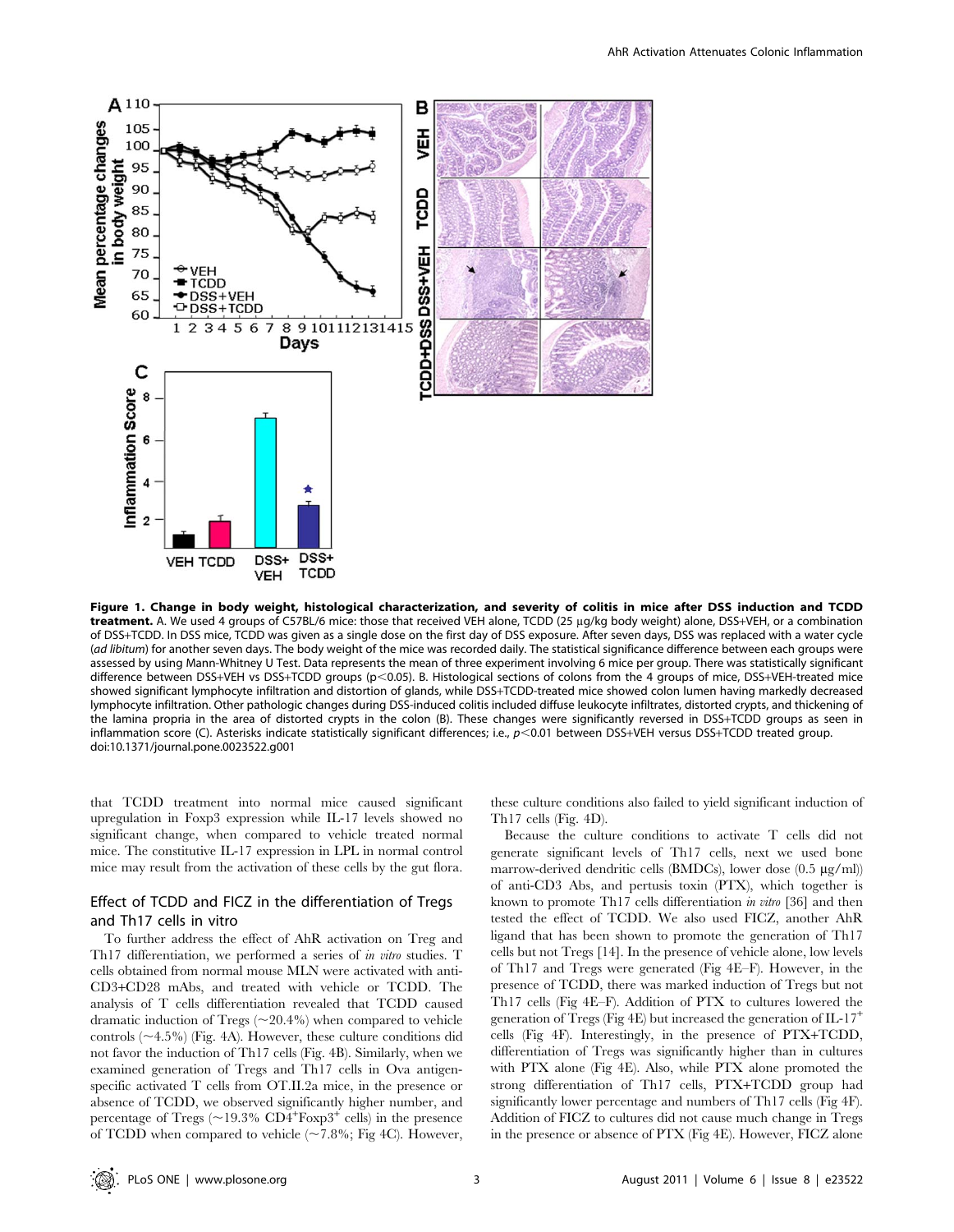

Figure 2. Effect of TCDD on  $CD4^+$  CXCR3<sup>+</sup> in cells from spleen, MLN and LP and generation of Tregs in the LP following development of DSS-induced colitis. A-B. Splenic MLN and LP cells were isolated from the four groups of mice as described in Fig 1, stained for  $CD4^+$  CXCR3<sup>+</sup> T cells, and analyzed using flow cytometry. A representative experiment is shown in panel (A), indicating the percentage of CD4<sup>+</sup> CXCR3<sup>+</sup> T cells, and absolute numbers (mean  $\pm$  SEM) of these cells from groups of 6 mice are depicted in panel B. Asterisks (\*) indicate statistically significant differences with  $p$ <0.01 between DSS+VEH versus DSS+TCDD treated group. C–D. MLN and LP cells were isolated from the 4 groups of mice and stained for CD4<sup>+</sup> Foxp3+ cells. A representative experiment is shown in panel C, and absolute numbers (mean  $\pm$  SEM) of these cells from groups of 6 mice are depicted in panel D. Asterisks (\*) indicate statistically significant differences (with  $p$ <0.01) between VEH versus TCDD alone and DSS+VEH versus DSS+TCDD treated group. doi:10.1371/journal.pone.0023522.g002

caused robust differentiation of Th17 cells, which was further enhanced in the presence of PTX (Fig. 4F). Together, these data demonstrated that even in culture conditions that favor Th17 differentiation, TCDD dampens Th17 differentiation while promoting Treg differentiation. Our data suggested that AhR ligands might behave differently in as much as FICZ, under identical culture conditions, promoted Th17 differentiation but not Tregs differentiation.

## AhR plays significant role in TCDD-induced differentiation of Tregs

To further confirm that the effects of TCDD on Treg induction was indeed mediated through AhR, we performed in vitro and in vivo experiments using wild-type  $C57BL/6$  (AhR<sup>+/+</sup>) and AhR knockout  $(AhR^{-1})$  mice. To perform *in vitro* assays, we used T cells from wild type  $(AhR^{+/})$  and AhR knockout  $(AhR^{-/-})$  mice and activated them with anti-CD3+CD28 Abs. The cells were also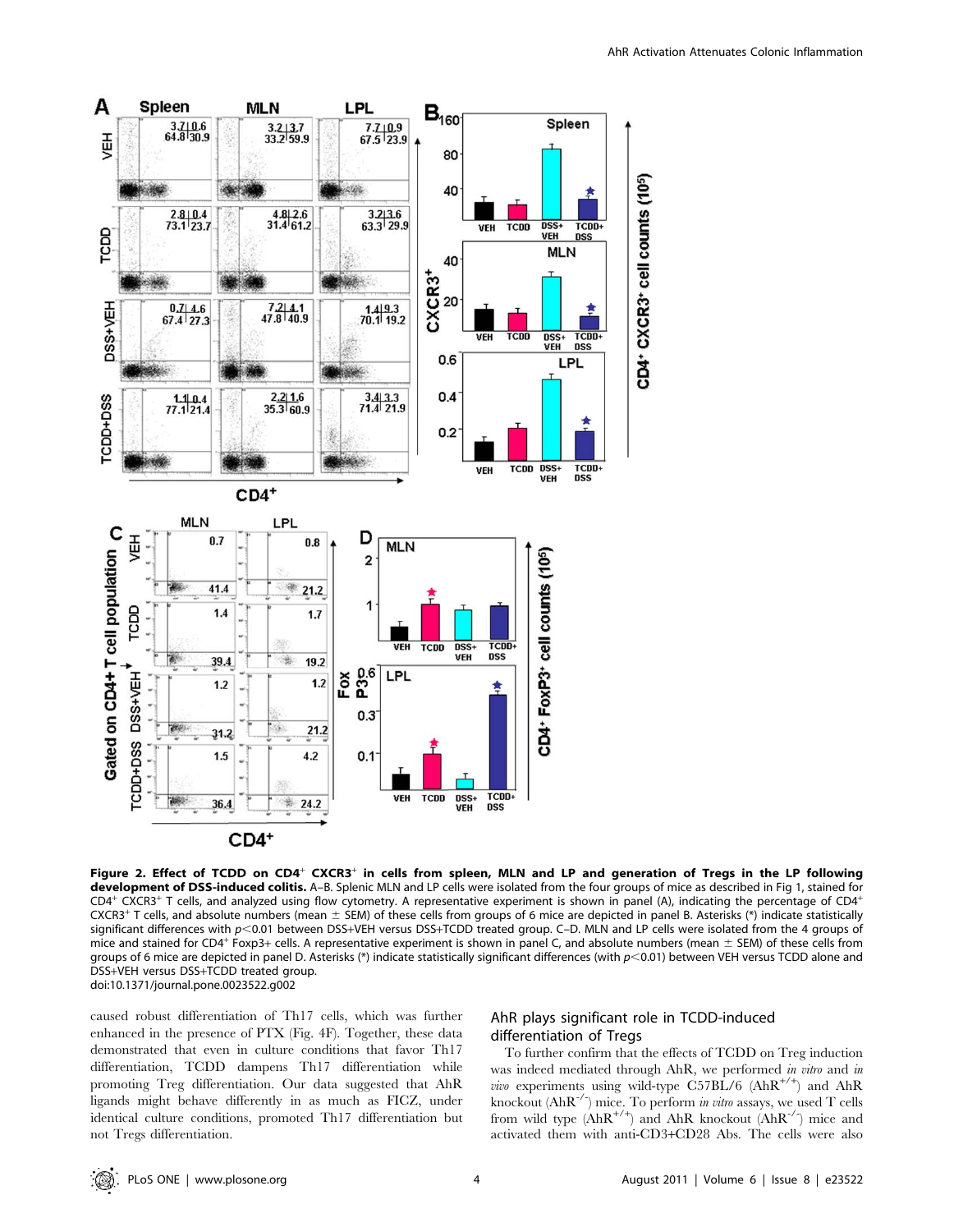

Figure 3. Effect of TCDD administration in vivo on Foxp3 and IL-17 expression in lymphoid organs during colitis. MLN, and LP cells were isolated on day 14 of colitis from the 4 groups of mice as described in Fig. 1. RT-PCR was used to detect mRNA levels for Foxp3 and IL-17 (panel A) and data from 3 independent experiments in each group is shown in panel B. Vertical bars represent mean+ $/$  SEM of three independent experiments. Comparisons were made between VEH vs DSS+VEH groups as well as between DSS+VEH vs DSS+TCDD groups. Asterisks  $(*)$  represent statistically significant ( $p$ <0.05) difference between VEH and DSS+VEH groups and between DSS+VEH and DSS+TCDD groups. doi:10.1371/journal.pone.0023522.g003

treated with vehicle or TCDD (100 nM/ml). The cells were harvested on day 3 and analyzed for the expression of Foxp3 and IL-17 within the CD4<sup>+</sup> T cells. As observed earlier, TCDD promoted the differentiation of Tregs in  $AhR^{+/+}$  but not AhR-/-mice (Fig. 5A). Also, it was noted that TCDD did not promote the differentiation of Th17 cells in the culture of T cells from either of the mice  $(AhR^{+/+}$  or  $AhR^{-/-}$ ; Fig. 5B). Furthermore, we performed in vivo experiments using wild-type  $(AhR^{+/-})$  and AhR knockout  $(AhR^{-1})$  mice and treated them either with vehicle or TCDD. CD4<sup>+</sup> T cells from spleens were examined for the presence of Tregs or IL-17<sup>+</sup> Th17 cells by flow cytometry. There was significantly higher percentage and number of Tregs in wildtype mice treated with TCDD when compared to vehicle-treated mice (Fig. 5C), similar to that seen using RT-PCR analysis in other lymphoid organs (Fig 3). In contrast, TCDD failed to induce significant increase in the percentage and numbers of Tregs in the knockout  $(AhR^{-1})$  mice (Fig. 5C). In these *in vivo* studies, we observed minimal number  $\left( \langle 2\% \rangle \right)$  of Th17 cells in the presence or absence of TCDD (Fig. 5D). These data were further corroborated by the findings of absolute numbers of Tregs and Th17 cells. Together, these data demonstrated that TCDD-mediated induction of Tregs was AhR dependent. Also, our in vivo studies indicated that TCDD could induce Tregs even in naïve mice in an AhR-dependent fashion.

## TCDD mediates partial demethylation of Foxp3 promoter and methylation of IL-17 promoter to influence their regulation

DNA methylation plays an important role in regulation of genes by silencing their expression. Because under most culture conditions, TCDD promoted Foxp3 expression, we first evaluated methylation/ demethylation status of Foxp3 gene promoter, using in vitro activated T cells from naïve C57BL/6 mice with anti-CD3+CD28 Abs in the presence of vehicle or TCDD. To this end, we performed methylated PCR (MSP) using bisulfite converted genomic DNA from T cells, using sets of mouse Foxp3-specific forward and reverse primers that could amplify methylated or demethylated region of the promoter (Fig. 6A). The data revealed lower intensity of DNA amplicon of Foxp3 in TCDD-treated T cells when methylated sets of primers were used when compared to vehicle controls, whereas the band intensity was significantly higher when demethylated sets of primers were used (Fig 6A). Similarly, we used mouse IL-17-specific forward and reverse sets of primers to amplify methylated or demethylated region of the IL-17 promoter (Fig. 6B). The data revealed higher intensity of DNA amplicon of IL-17 in both vehicle- or TCDD-treated T cells when methylated sets of primers were used but very low intensity amplicons were observed when primers to amplify demthylated region were used (Fig. 6B).

To further directly quantitate the methylated/demethylated status of Foxp3 and IL-17 gene promoters during colitis , we performed real-time PCR using sets of forward and reverse primers and Taqman probes and using bisulfite converted genomic DNA from MLN or LP cells of the following groups of mice: Vehicle alone, TCDD alone, DSS+vehicle, and DSS+TCDD. MLN and LP cells from mice treated with DSS+vehicle showed higher level of methylation ( $\sim$ 75%) for Foxp3 promoter (Fig. 6C) but lower levels of methylation ( $\sim$ 25% for MLN and  $\sim$ 30% for LPL) for IL-17 promoter (Fig. 6D) when compared to vehicle-treated control mice (Fig. 6C). Interestingly, this process was reversed in DSS+TCDD treated groups when compared to DSS+Veh exposed mice in both the MLN and LPL cells. Also, analysis of methylation status of Foxp3 and IL-17 promoters in MLN or LPL cells from mice treated with TCDD alone when compared to vehicle-treated mice, showed an overall decreased methylation of Foxp3 and enhanced methylation of IL-17 promoters. These data supported the observation that during DSS-induced colitis, hypermethylation of Foxp3 promoter and hypomethylation of IL-17 promoter may lead to decreased expression of Foxp3 and increased induction of IL-17. Furthermore, TCDD treatment may reverse this process thereby ameliorating the colitis.

#### **Discussion**

A large number of environmental chemicals and other xenobiotics that enter the body mediate their influence on cellular functions by either nonselective binding to cellular macromolecules or specifically binding to cellular receptors. One of these intracellular chemosensor molecules is the aryl hydrocarbon receptor (AhR), a transcription factor of the bHLH/PAS family that is known to regulate the biochemical and toxic effects of dioxins, polycyclic aromatic hydrocarbons, and structurally related compounds [37]. Recent studies have identified endogenous ligands for AhR and suggested that AhR is not only a master regulator of drug metabolism but also regulates many physiological functions such as cell growth and differentiation. More recently, AhR has been shown to regulate the differentiation of T cells and therefore play a critical role in the modulation of immune response. Because environmental chemicals are well known to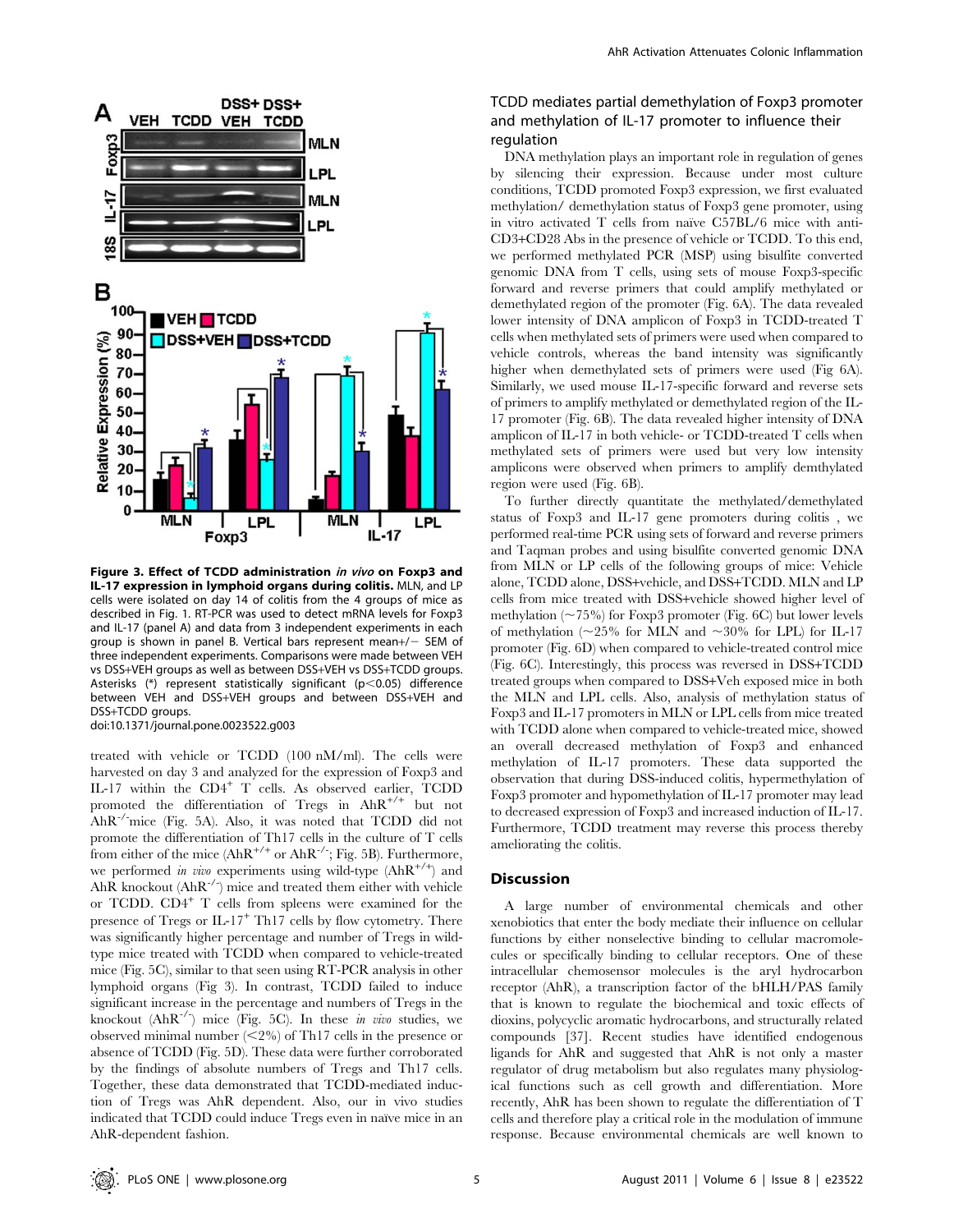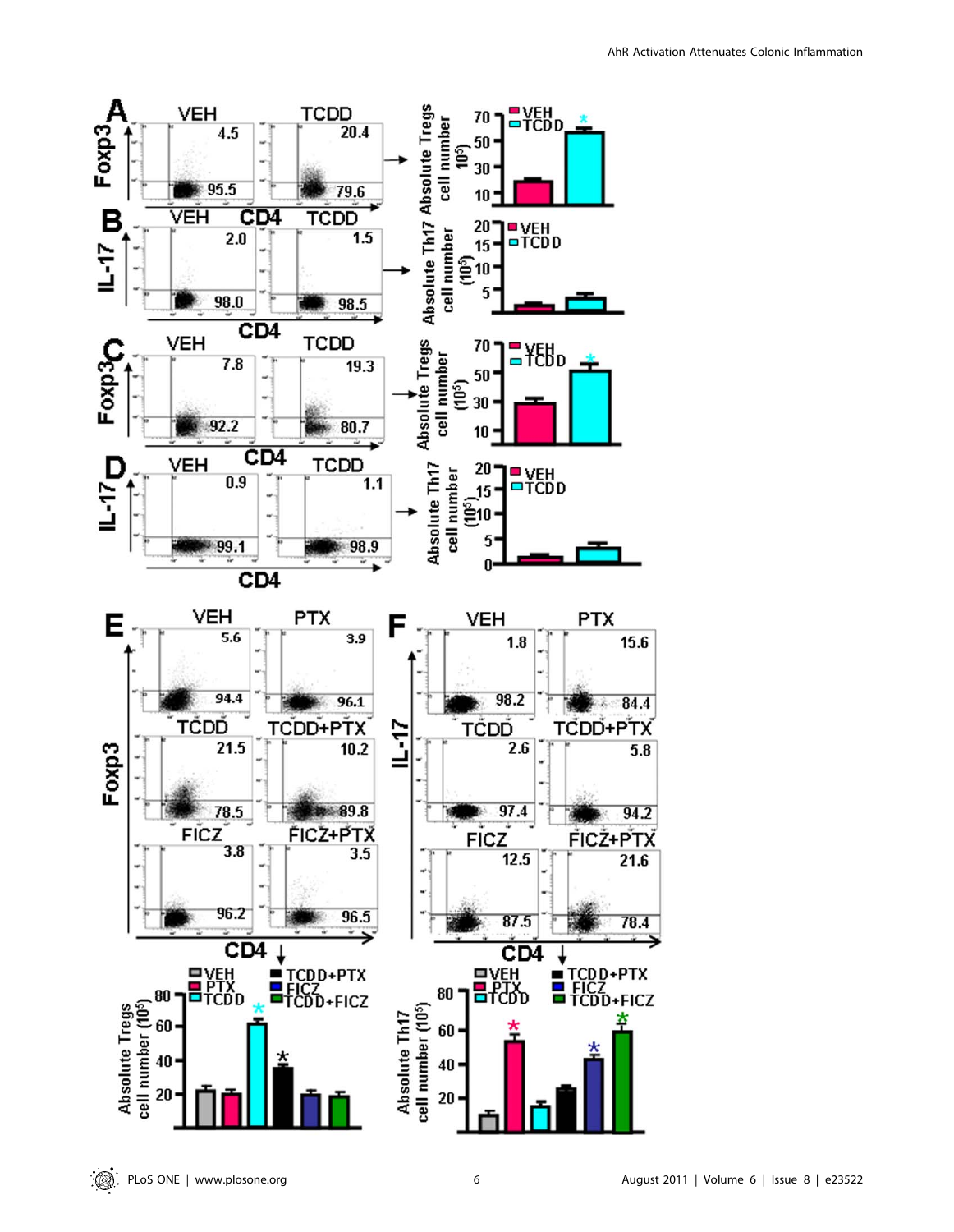Figure 4. Effect of AhR activation by different ligands on reciprocal differentiation of Tregs and Th17 cells in vitro. T cells from naïve C57BL/6 mice were activated using anti-mouse CD3 (1 µg/ml) and CD28 (1 µg/ml) mAbs (A, B) or T cells from OTII.2a mice were activated with BMDCs pulsed with Ova peptide (C, D). The cultures received VEH or TCDD (100 nM/ml) for 72 hrs. In panels E and F, T cells from naïve C57BL/6 mice were cultured with BMDCs along with low doses of anti-CD3 Abs (0.5 µg/ml)) and pertusis toxin (PTX), to promote Th17 cells. These cultures also received VEH, TCDD (100 nM/ml) or FICZ (100 nM/ml) for 72 hrs. The cells were gated for CD4 and analyzed for Foxp3 or IL-17. Data from a representative histogram and from three independent experiments have been shown. Vertical bars represent mean  $\pm$  SEM. In panels A–D, data were compared between TCDD vs VEH and in panels E and F, PTX groups were compared with PTX+TCDD. Asterisks (\*) represent statistically significant (p<0.05) difference.

doi:10.1371/journal.pone.0023522.g004

modulate the immune system [38], it is also likely that the above studies help establish a link between environmental contaminants and their ability to alter T cell differentiation through activation of AhR [39]. In this context, the current study demonstrates, using TCDD, how AhR activation leads to selective upregulation of FoxP3<sup>+</sup> Tregs and down regulation of Th17 cells through epigenetic regulation, leading to amelioration of an inflammatory disease such as colitis.

In this study, we examined the effect of AhR activation on DSSinduced colitis in the mouse model. We observed that TCDD administration reversed DSS-induced colitis in mice. A single dose of TCDD treatment blocked colitis symptoms, corrected weight loss, and reduced systemic expression of IL-17, IFN- $\gamma$ , MCP-1, exotaxin-1, and TNF-a levels. Our results also suggested that the increase in the number of mucosal CXCR3<sup>+</sup> T cells seen during acute colitis could be mitigated by TCDD treatment. Moreover, TCDD elevated Foxp3 expression in the MLN and LP of mice with colitis. Taken together, these results suggested that TCDD

ameliorates acute colitis by increased generation of Tregs in the LP of mice with colitis, with consequent decrease in  $C \text{XCR}3<sup>+</sup>$  T cell expression.

CXCR3 is express by activated T, epithelial and lymphoid derived cells. CXCR3 ligands, such as CXCL9 and CXCL10, are upregulated in many inflammatory diseases and we have reported that the CXCR3 ligands are upregulated during IBD specifically [40]. We have also shown that antibody-mediated neutralization of the CXCR3 ligand CXCL10 inhibits chronic colitis in IL-10-/ mice [35]. CXCR3 ligands mainly attract activated T cells of the Th1 phenotype that express high levels of CXCR3 [41]. In addition to the pathogenic role played by Th17 cells during colitis [30], it is also known that colitis may be mediated by cytokineproducing Th1 cells that infiltrate the mucosa [42]. Such studies stress the importance of CXCR3 and its ligands in colitis development [32]. In the present study, we noted reduced numbers of CXCR3<sup>+</sup> T cells in the spleen, MLN and LP after TCDD treatment, which may result from direct inhibition of such



Figure 5. TCDD requires AhR to induce reciprocal differentiation of Tregs and Th17 cells in vitro and in vivo. In panels A and B, T cells from C57BL/6 wild-type (AhR<sup>+/+</sup>) and knockout (AhR<sup>-/-</sup>) mice were cultured in the presence of anti-mouse CD3 (2 µg/ml) and CD28 (1 µg/ml) mAbs for 72 hrs. These cells were simultaneously treated with VEH or TCDD (100 nM/ml). The cells were stained for Tregs (CD4<sup>+</sup> FoxP-3<sup>+</sup> ) and Th17 (CD4<sup>+</sup> IL-17<sup>+</sup>) cells. In panels C and D, C57BL/6 wild type (AhR<sup>+/+</sup>) and knockout (AhR<sup>-/-</sup>) mice were injected with VEH or TCDD and 5 days later, spleen cells were analyzed for Tregs (CD4+ FoxP-3+) and Th17 (CD4+ IL-17+) cells. Both percentages and absolute numbers of Tregs and Th17 cells were depicted. Vertical bars represent data (mean  $\pm$  SEM) from three independent experiments. Statistical comparisons were made between TCDD and VEH-treated groups and asterisks (\*) represent statistically significant ( $p$ <0.05) differences. doi:10.1371/journal.pone.0023522.g005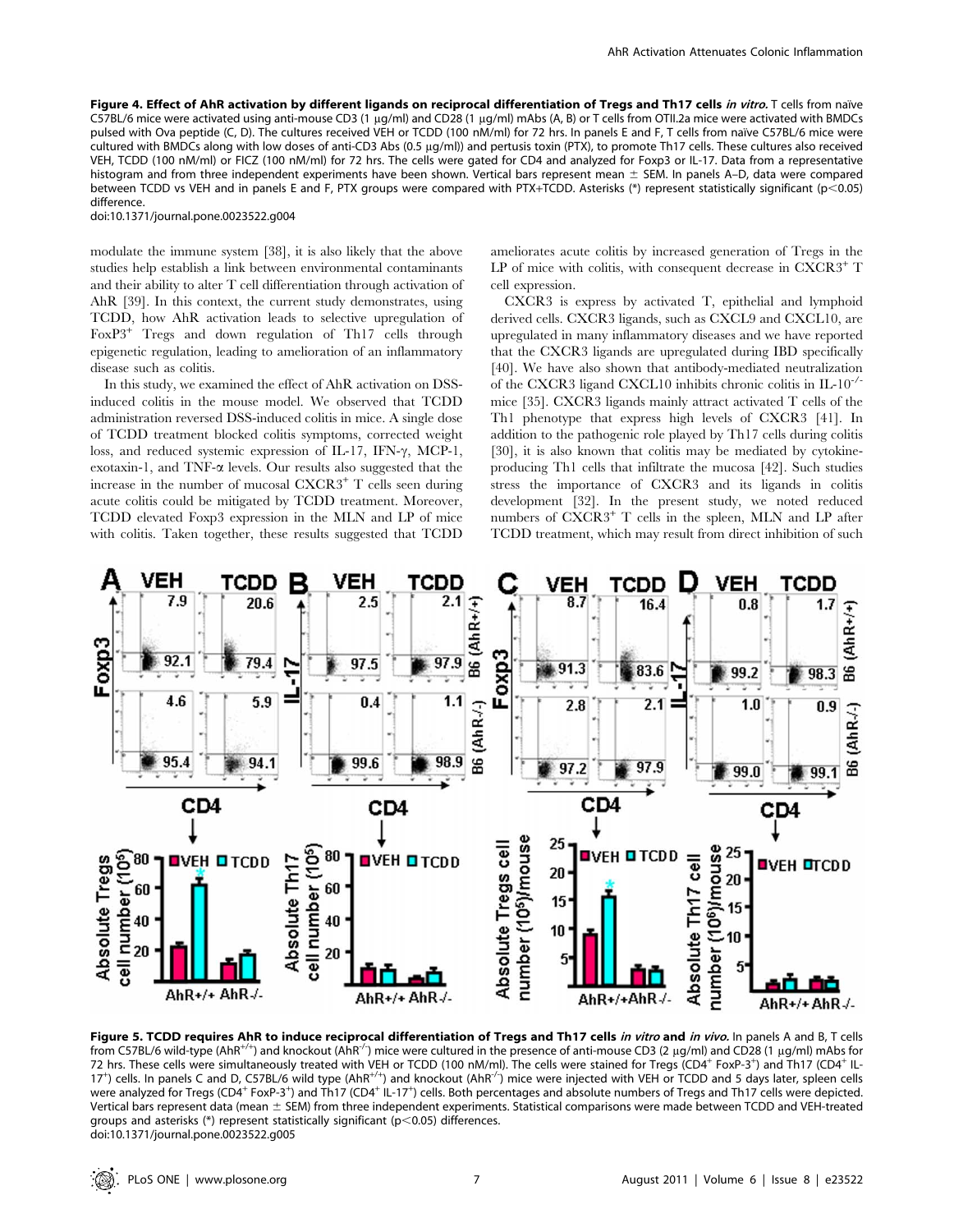$\Delta$  Schematic diagram of mouse Foxp3 promoter and primers for methylated/demethylated PCR and Real-Time PCR



## Fig 6

Figure 6. Effect of TCDD on methylation of Foxp3 and IL-17 promoters during colitis. A-B: Phyisical map generated using Methylprimer Express software (v 1.0) is demonstrating the distribution of CpG islands (vertical red bars) and the position of the MSP primer pairs on the mouse Foxp3 (A) and Il-17 (B) promoter. PCR amplicons of promoter region of Foxp3 gene amplified by methylated or demethylated sets of primers in T cells activated in vitro with anti-CD3+anti-CD28 Abs, treated in the presence of VEH or TCDD, has also been depicted in the right panels. C-D: Real Time PCR demonstrating methylation/demethylation status of Foxp3 and IL-17 promoters in MLN and LPL in vivo. MLNs and LP lymphocytes were isolated from the four groups of mice as described in Fig 1. Data (mean ±SEM) from 3 independent experiments are shown. Comparisons were made between VEH vs DSS+VEH groups as well as between DSS+VEH vs DSS+TCDD groups. Asterisks (\*) represent statistically significant (p<0.05) difference between VEH vs DSS+VEH treated groups, and between DSS+VEH vs DSS+TCDD treated groups. doi:10.1371/journal.pone.0023522.g006

cells or indirectly through induction of Tregs, which may result in the amelioration of chronic colitis.

TCDD is well known for its immunosuppressive effects, specifically causing thymic atrophy and suppression of a wide range of immune functions [43]. While the ability of TCDD to cause immunosuppression has been widely reported, the precise mechanisms have been widely debated. In addition to the direct effect on the differentiation of Tregs and Th17 cells, AhR activation may increase prostaglandin E2 production in the colon, which may lead to amelioration of colitis [44]. It is interesting to note that AhR-dependent activation of suppressor T cells had been characterized by one of us as a potential mechanism of TCDD-induced immunosuppression almost 30 years ago [45,46], at a time when FoxP3<sup>+</sup> Tregs had not been discovered. In addition, studies from our laboratory, subsequently, also demonstrated that TCDD was able to induce apoptosis in activated T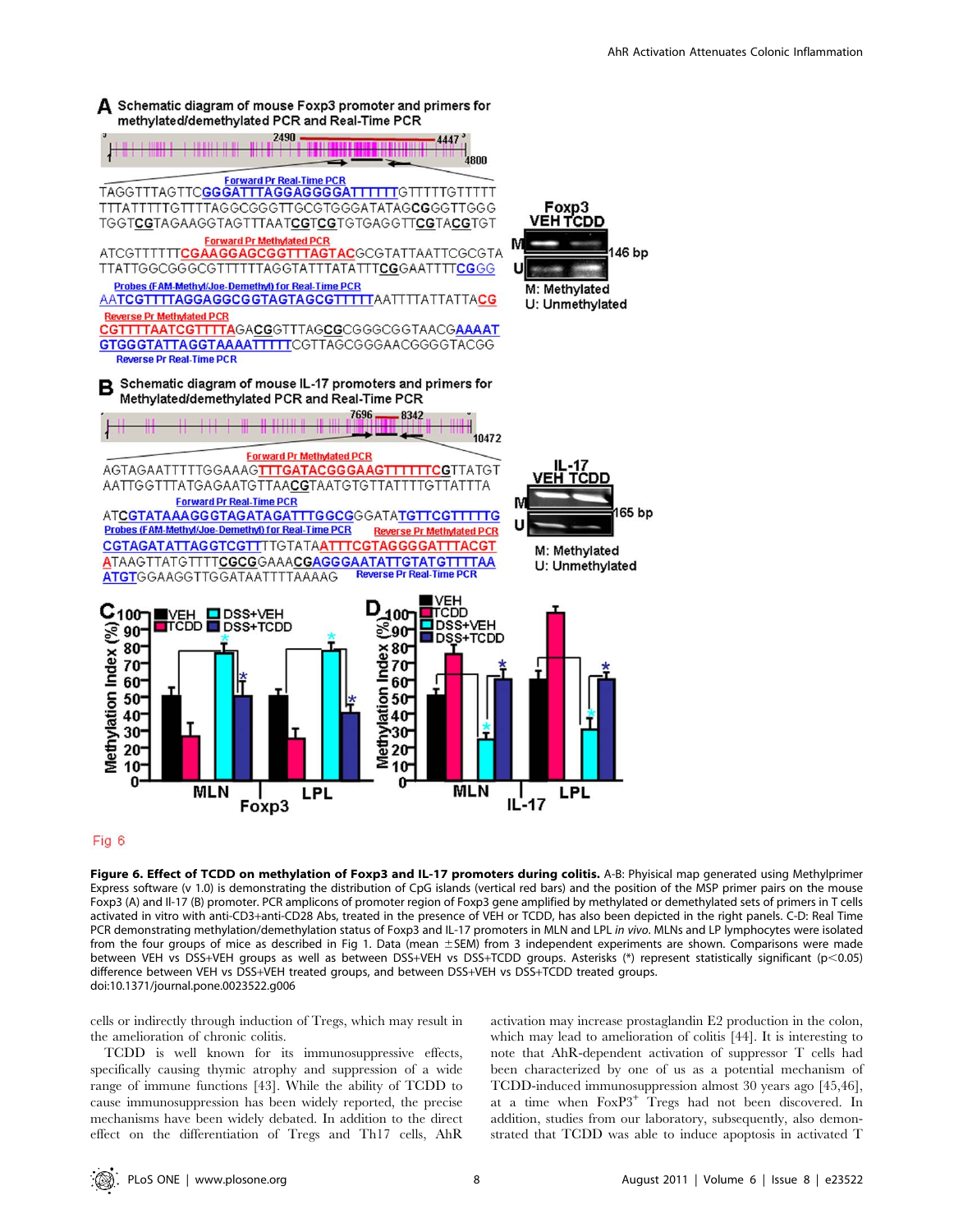cells leading to suppression of the immune functions [15,16,17,47]. This stems from the fact that, TCDD can induce the expression of AhR, Fas and FasL and trigger the extrinsic pathway of apoptosis in activated T cells [15,16,48]. We also noted that TCDD regulates Fas and FasL promoters through dioxin responsive element (DRE) and/or NF-kappaB motifs [48]. While recent studies have found conflicting results on the induction of Th17 or Tregs and have attributed this to the affinity of AhR ligands [14], none of these studies have taken into account the potential role of TCDD-induced apoptosis in activated T cells, which may influence the nature of T cells generated and the effector functions. Thus, clearly additional studies are necessary to determine if TCDD can selectively induce differential levels of apoptosis in activated Th17 and Tregs to mediate immunosuppressive effects.

The fact that AhR activation leads to suppression of inflammation has been used recently to demonstrate its efficacy against some experimental models of inflammation and autoimmune disease. For example, TCDD was shown to suppress diabetes in NOD mice by potentially increasing Foxp3+ T cells in pancreatic lymph nodes [49]. Also, TCDD inhibited the clinical symptoms in an experimental autoimmune encephalomyelitis (EAE) model by inducing Tregs [14]. Interestingly, in the same study, 6-formylindolo [3,2-b] carbazole (FICZ) interfered with Treg cell development, and boosted Th17 cell differentiation thereby increasing the severity of EAE. These findings are consistent with the current study wherein we noted that while TCDD increased Tregs and suppressed Th17 cells in culture, FICZ had opposite effects. These studies suggest that AhR may regulate both Treg/Th17 differentiation in a ligand-specific fashion, and therefore the nature of the ligand and the dose may play a critical role while determining the potential for therapeutic intervention. It is also likely that different subsets of T cells may exhibit differential levels of sensitivity to apoptosis following AhR activation, an aspect that needs to be evaluated further.

Epigenetic modification by CpG methylation at specific sites in the promoters of various genes present in T cells is getting increased scrutiny as mechanism of regulation of T cell differentiation into various subsets [50,51,52]. Both Foxp3 and IL-17 promoters possess CpG islands in their promoter regions. Thus, we examined the methylation status of CpG islands present in Foxp3 and IL-17 promoters following AhR activation. We selected the promoter regions that carry the maximum number of CpG islands in Foxp3 and IL-17, to examine their methylation/ demethylation status. As shown in Figure 9, we observed demethylation of CpG islands present in the Foxp3 promoter and increased methylation of CpG islands of the IL-17 promoter, following activation of AhR during colitis. These data suggested that AhR activation by TCDD may initiate signaling leading to demethylation or methylation of Foxp3 and IL-17 genes. It has been reported that demethylation induced by 5-Aza-2'-deoxycytidine in human NK cells leads to Foxp3 expression [53]. In another report, Kim and Leonard demonstrated that 10% to 45% of the CpG sites in the Foxp3 proximal promoter are methylated in naive CD4<sup>+</sup>CD25<sup>-</sup> T cells, whereas all CpG sites were demethylated in natural Tregs [54]. They also reported that TGF- $\beta$  induced demethylation of CpG in CD4<sup>+</sup>CD25<sup>-</sup> T cells [54]. In another study, it has been shown that CpG regions of Foxp3 is approximately 70% methylated in  $CD4^{\text{+}}CD25^{\text{lo}}$  cells compared with approximately 5% in CD4<sup>+</sup>CD25<sup>hi</sup> T cells in humans [55]. These studies demonstrate that methylation of the proximal promoter is an important regulator of Foxp3 expression. In another study, it was noted that Th17 cell differentiation was accompanied by epigenetic changes at IL-17 gene promoter and suggested that similar to other T helper cell lineages, epigenetic modification is an integral part of Th17 cell differentiation [56]. They observed hyperacetylation of histone H3 at the IL-17 promoter, and proposed the role of IL-6 and TGF- $\hat{a}$  in dictating epigenetic modification of IL-17 gene [12].

The precise mechanisms through which AhR activation by TCDD leads to epigenetic regulation is unclear and there are very few investigations in this area. In one study, the authors tested why TCDD would induce both CYP1A1 and CYPIB1 in human MCF-7 cells, while in HepG2 cells, only CYP1A1 was inducible [57]. They found that the deficiency of CYP1B1 induction in HepG2 cells was due to cytosine methylation at the promoter CpG dinucleotides. Thus, treatment of HepG2 cells with the DNA methyl transferase inhibitor partially demethylated the CpG dinucleotides in the CYP1B1 gene promoter and restored TCDD-mediated induction of CYP1B1. In another study, the effect of postnatal exposure to a reconstituted mixture of AhR agonists was studied in rats, specifically on DNA methyl transferases [58]. AhR activation caused reduction in DNA methyltransferase-1 (Dnmt1) mRNA to 28% and 32% of control, in the liver and hypothalamus, respectively. Because DNA methyltransferases are responsible for the generation of genomic methylation patterns leading to gene silencing, the authors suggested that early post-natal exposure to environmental pollutants that act as AhR ligands could cause changes in DNA methylation thereby impacting gene expression [58].

In summary, our studies suggest that during colitis, activation of AhR by TCDD may promote anti-inflammatory activity primarily through epigenetic regulation of Foxp3 and IL-17 gene promoters leading to preferential differentiation of Tregs and inhibition of Th17 cells. The Tregs, in turn, may also suppress DSS-induced Th1 cells and  $\text{CXCR3}^+$  T cells to emigrate from MLN to the LP and inhibit cytokine/chemokine production such as TNF-a, MCP-1, IL-17, IFN- $\gamma$  and Eotaxin-1, leading to attenuation of acute colitis.

#### Materials and Methods

#### Animals

Female C57BL/6 mice aged 8 to 12 weeks were purchased from Jackson Laboratories (Bar Harbor, ME).

#### Ethics Statement

The mice were housed and maintained in micro-isolator cages under conventional housing conditions at the AAALAC accredited South Carolina School of Medicine animal facility. Experimental groups consisted of six mice each and the study was repeated three times.

#### Acute colitis induced by DSS and TCDD treatment

Acute colitis was induced using DSS as described elsewhere [31]. Briefly, eight week-old C57BL/6 mice received either water or drinking water containing 3% DSS (MP Biomedical, LLC, Ohio) (ad libitum) for seven days followed by water cycle alone for seven days. The body weight of mice was monitored every day from day 0 at the start of TCDD treatment. TCDD was a generous gift from Dr. Chae (Research Triangle Park NC). TCDD was dissolved in corn oil and groups of six mice received either 100 μl of 25 μg/kg body weight single dose of TCDD by intra peritoneal (i.p.) injection as described [59] or vehicle on the first day of DSS exposure. At the end of the experiment, blood and colon samples were collected. The colon was washed with phosphate-buffered saline, cut longitudinally, formalin fixed, and paraffin embedded.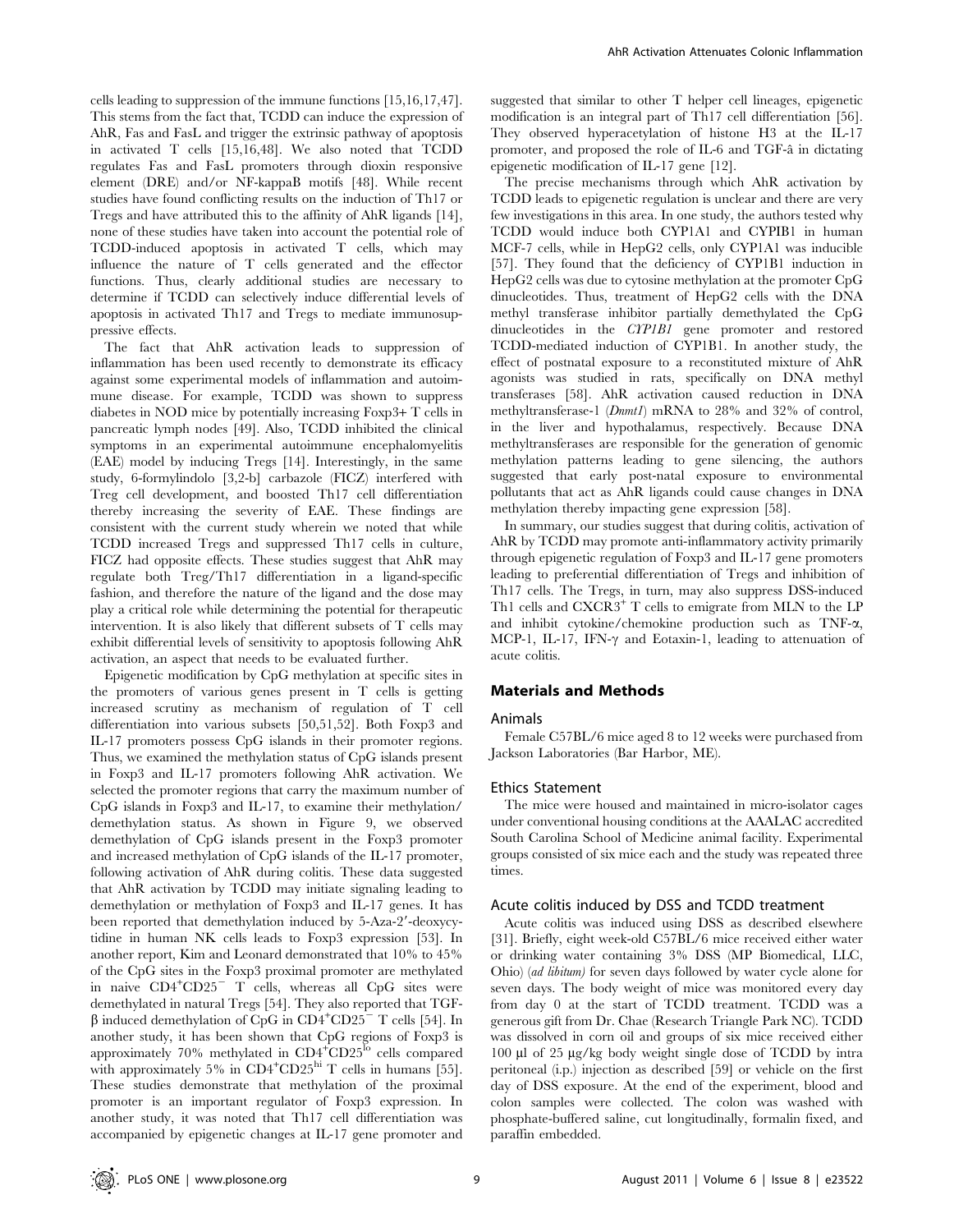#### Cell isolation

Spleens and mesenteric lymph nodes (MLN) from individual mice were mechanically dissociated and RBCs were lysed with lysis buffer (Sigma St. Louis, MO). Single cell suspensions of spleen and MLN were passed through a sterile wire screen (Sigma St. Louis, MO). Cell suspensions were washed twice in RPMI 1640 (Sigma St. Louis, MO) and stored in media containing 10% fetal bovine serum (FBS) on ice until used after one to two hours. The small intestine/colon was cut into 1-cm stripes and stirred in PBS containing 1 mM EDTA at  $37^{\circ}$ C for 30 min. The cells from intestinal lamina propria (LP) cells were isolated as described previously [35]. In brief, the LP was isolated by digesting intestinal tissue with collagenase type IV (Sigma St. Louis, MO) in RPMI 1640 (collagenase solution) for 45 min at  $37^{\circ}$ C with moderate stirring. After each 45 min interval, the released cells were centrifuged, stored in complete medium and mucosal pieces were replaced with fresh collagenase solution for at least two times. LP cells were further purified using a discontinuous Percoll (Pharmacia, Uppsala, Sweden) gradient collecting at the 40–75% interface. Lymphocytes were maintained in complete medium, which consisted of RPMI 1640 supplemented with 10 ml/L of nonessential amino acids (Mediatech, Washington, DC), 1 mM sodium pyruvate (Sigma), 10 mM HEPES (Mediatech), 100 U/ml penicillin, 100 µg/ml streptomycin, 40 µg/ml gentamycin (Elkins-Sinn, Inc., Cherry Hill, NJ), 50 µM mercaptoethanol (Sigma) and 10 % FCS (Atlanta Biologicals).

#### Flow cytometry analysis

Cells from the spleen, MLN, and LP were freshly isolated as described above for each experimental group. For three to four color FACS cell surface antigens staining, cells were pre-blocked with Fc receptors for 15 min at  $4^{\circ}$ C. The cells were washed with FACS staining buffer (PBS with 1% BSA), and then stained with CY-, FITC- or PE-conjugated anti-CD4 (H129.19) (BD-PharMingen, San Diego CA), and/or–CXCR3 (CXCR3-173), FoxP3 (FJK-16s) (ebioscience, San Diego CA), for 30 minutes with occasional shaking at  $4^{\circ}$ C. The cells were washed twice with FACS staining buffer and thoroughly re-suspend in BD Cytofix/ Cytoperm (BD-PharMingen, San Diego CA) solution for 20 min. The cells were again washed twice with BD perm/wash solution after keeping it for 10 min at  $4^{\circ}$ C. Lymphocytes were then washed thoroughly with FACS staining buffer and analyzed by flow cytometry (FC 500 by Beckman Coulter Fort Collins Co).

## Cytokine quantitation by Luminex<sup>TM</sup> analysis

T helper cell-derived cytokines, IL-6, IL-17, TNF-a, MCP-1, IFN- $\gamma$ , and Eotaxin-1 in the serum were determined by a luminex Elisa assay kit (Millipore Corporation, MA USA). IL-6, TNF-a, MCP-1, IL-17, IFN- $\gamma$  and Eotaxin-1 analyte beads in assay buffer were added into pre-wet vacuumed wells followed by 25 µl of serum or standard solution,  $25 \mu l$  of assay buffer, and  $25 \mu l$  of assay beads, and incubated overnight at  $4^{\circ}C$  with continuous shaking (at setting  $#3$ ) using a Lab-Line<sup>TM</sup> Instrument Titer Plate Shaker (Melrose, IL). The filter bottom plates were washed as before and centrifuged at 300x g for 30 seconds. Subsequently, 25 ml of anti-mouse detection Ab was added to each well and incubated for 1 hour at room temperature. Next,  $25 \mu l$ streptavidin-phycoerythrin solution was added and incubated with continuous shaking for 30 minute at room temperature. 200  $\mu$ l of wash buffer was added and Milliplex<sup>TM</sup> readings were measured using a Luminex<sup>TM</sup> System (Austin, TX) and calculated using Millipore software. The Ab Milliplex<sup>TM</sup> MAP assays were capable of detecting  $>10$  pg/ml for each analyte.

#### Histology

Colon was preserved using 10% buffer neutral formalin followed by 4% paraformaldehyde and embedded in paraffin. Fixed tissues were sectioned at 6 µm, and stained with hematoxylin and eosin for microscopic examination. Intestinal lesions were multi-focal and of variable severity. Grades were given to intestinal sections that took into account the number of lesions as well as severity. A score (0 to 12) was given based on the established criteria already described [35]. The summation of these scores provided a total colonic disease score per mouse. The summation of these disease scores provided a total colonic disease score that could range from 0 to 12 with grade 1 lesions in proximal, middle and distal colon segments.

## In vitro differentiation of Tregs and Th17 cells in the presence of TCDD

To determine TCDD-induced differentiation of Tregs and Th17 cells in vitro, we performed a series of in vitro assays. In brief, lymphocytes from C57BL/6 mice were cultured in the presence of purified anti-mouse anti-CD3 (2  $\mu$ g/ml) and anti-CD28 (1  $\mu$ g/ml) mAb for 3 days. These cells were also simultaneously treated with vehicle (DMSO) or TCDD (100 nM/ml). On day 3, the cells were further cultured in the presence of PMA (10 ng/ml) and Ionomycin (1  $\mu$ g/ml) for 5–6 hrs and in last four hrs of culture, Golgi stop was added into the culture. The cells were then harvested, washed twice with PBS, and analyzed for the presence of Tregs and Th17 cells in the culture. Intracellular staining of cells was performed using BD Cytofix/Cytosperm kit using their protocol (BD Biosciences, San Diego, CA). FITC-labeled antimouse CD4 and PE-labeled anti-mouse Foxp3 mAbs were used to detect Tregs, and FITC-labeled anti-mouse CD4 and PE-labeled anti-mouse IL-17 mAbs, to detect IL-17 positive Th17 cells.

Differentiation of Tregs and Th17 cells in antigen-specific activation of T cells was also investigated in the presence or absence of TCDD. To this end, T cells from OT.II.2a mice were cultured in the presence of bone marrow-derived dendritic cells (BMDCs) from C57BL/6 mice. BMDCs were generated as described earlier [59]. In brief, T cells from OT.II.2a mice were cultured in the presence of Ova peptide (OvaPep)-pulsed BMDCs and with vehicle or TCDD for 3 days. Three days post culture, the cells were harvested and the presence of Tregs and IL-17 positive Th17 cells in the culture was determined as described above.

TCDD-induced differentiation of Tregs and Th17 cells was also examined in the absence or presence of Pertussis toxin (PTX), a culture condition that promotes Th17 differentiation [36]. To this end, we performed in vitro assays using T cells from C57BL/6 mice that were cultured in the presence of matured BMDCs from  $C57BL/6$  mice and  $CD3$  (0.5  $\mu$ g/ml) Ab for 3 days. These cells were simultaneously treated with or vehicle or  $PTX$  (5  $\mu$ g/ml), TCDD (100 nM/ml), TCDD (100 nM/ml) +  $PTX$  (5 µg/ml), 6formylindolo [3,2-b] carbazole (FICZ) (100 nM/ml), and FICZ  $(100 \text{ nM/ml}) + PTX$  (1 µg and 5 µg/ml). Three days post culture, the cells were harvested, washed twice with cold PBS and intracellular staining was performed as described earlier. Antimouse CD4-FITC and Foxp3-PE mAbs were used to detect Tregs and anti-mouse CD4-FITC and IL-17-PE mAbs were used to detect IL-17 positive Th17 cells. The cells were analyzed by flow cytometry.

#### Role of AhR in TCDD-induced differentiation of Tregs and Th17 cells

To investigate the role of AhR in TCDD-induced differentiation of Tregs and Th17 cells, we used wild type C57BL/6 (AhR<sup>+/+</sup>) and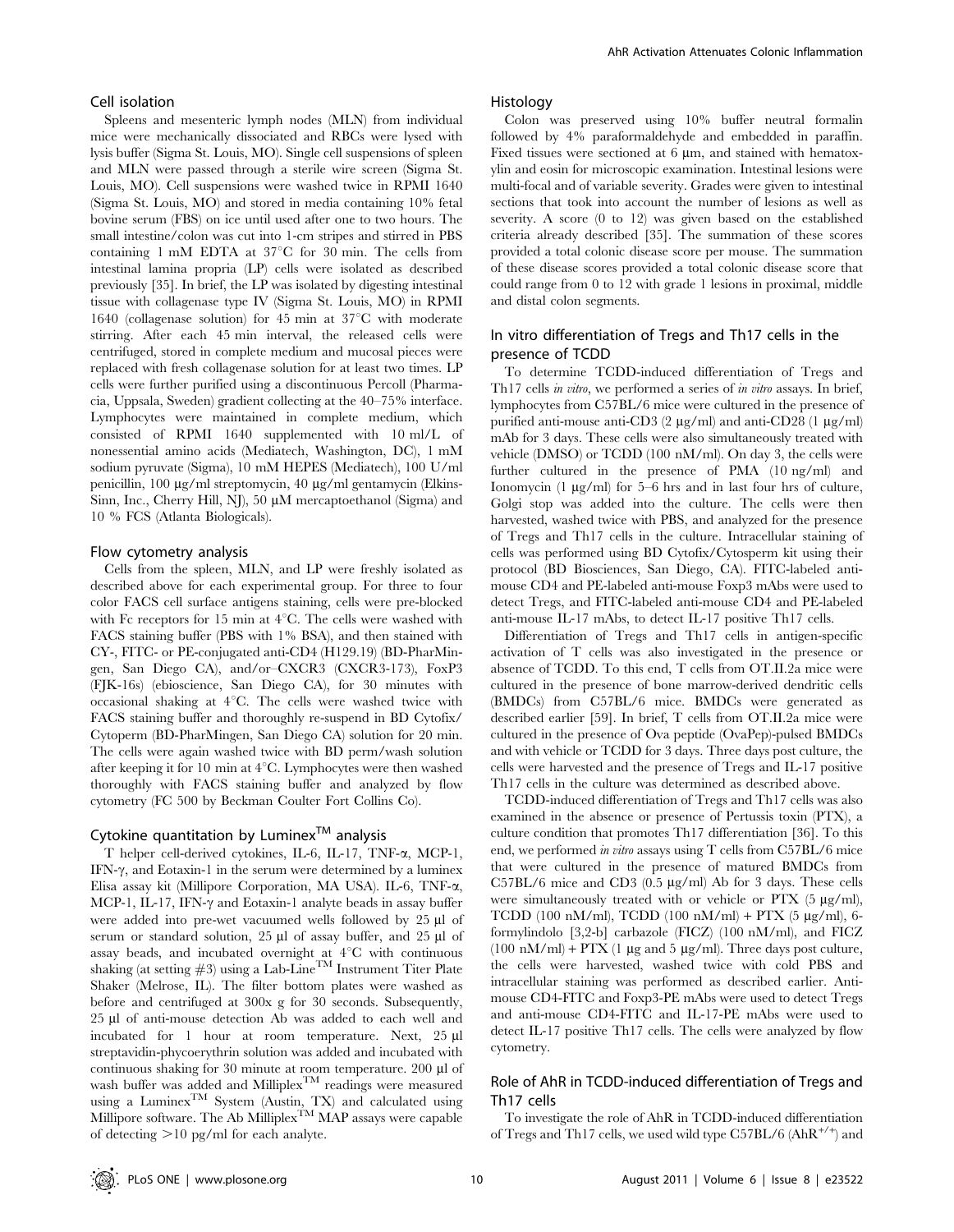AhR knockout  $(AhR^{-1})$  mice. The mice were injected vehicle or TCDD intraperitoneally (ip) and on day 6, spleens from treated mice were harvested, single cell suspension prepared, and the cells were cultured in the presence of PMA (10 ng/ml) and Ionomycin (1  $\mu$ g/ml) for 5–6 hrs and in last four hrs of culture, Golgi stop was added into the culture. Staining of cells was performed using antimouse CD4-FITC and Foxp3-PE for Tregs, and anti-mouse CD4- FITC and IL-17-PE for IL-17<sup>+</sup> T cell population. The cells were later analyzed by flow cytometry.

To further understand the role of AhR in TCDD-induced differentiation of Tregs and Th17 cells, a series of in vitro assays were performed. In brief, lymphocytes from C57BL/6 (AhR<sup>+/+</sup>)</sup> and AhR -/- mice were cultured in the presence of anti-CD3  $(2 \mu g/ml)$  and anti-CD28  $(1 \mu g/ml)$  Abs for 3 days. These cells were simultaneously treated with vehicle or TCDD (100 nM/ml). On day 3, the cells were further cultured in the presence of PMA (10 ng/ml) and Ionomycin (1  $\mu$ g/ml) for 5–6 hrs and in last 4 hrs of culture, Golgi stop was added into the culture. Cells were harvested, washed twice with cold PBS, and staining of the cells was performed using anti-mouse CD4-FITC and Foxp3-PE mAbs for Tregs and anti-mouse CD4-FITC and IL-17-PE for IL-17<sup>+</sup> Th17 cells followed by flow cytometric analysis.

## Reverse Transcriptase PCR (RT-PCR) to determine the expression of Foxp3 and IL-17 in T cells in the presence or absence of TCDD

First strand cDNA synthesis was performed using total RNA  $(1 \mu g)$  isolated from T cells cultured in the presence of purified anti-mouse anti-CD3 and anti-CD28 mAbs as described earlier and treated with vehicle (DMSO) or TCDD for 3 days using iScript Kit and following the protocol of the manufacturer (Bio-Rad). To detect the expression Foxp3 and IL-17, sets of primers specific to mouse Foxp3 and IL-17 were used. PCR was performed as described earlier [48]. The PCR products, generated from mouse Foxp3 and IL-17 primer pairs, were normalized against PCR products generated from mouse 18S forward (5'-GCC-CGAGCCGCCTGGATAC-3') and reverse (5'-CCGGCGGG-TCATGGGA ATAAC-3') primers after electrophoresis on 1.5% agarose gel and visualization with UV light. The band intensity of PCR products was determined using BioRad image analysis system (BioRad, Hercules, CA).

## Detection of methylation in promoters of Foxp3 and IL-17 genes

We examined methylation/demethylation of Foxp3 and IL-17 gene promoters in T cells in the presence or absence of TCDD or in various samples harvested from mice exposed to DSS and treated with vehicle or TCDD. To examine TCDD-induced regulation of Foxp3 and IL-17 genes, total genomic DNA from T cells treated with vehicle or TCDD was isolated using DNeasy Blood & Tissue kit from Qiagen and following the protocol of the company (Qiagen). Bisulfite modification of total DNA was performed using Bisulfitization kit from Qiagen. The DNA concentration was measured using spectrophotometer. Purified DNA, post bisulfitization, was either used immediately or stored at  $-20^{\circ}$ C for future use.

#### Methylated PCR

To amplify methylated or demethylated regions of mouse Foxp3 promoter, PCR was performed using mouse bisulfite converted genomic DNA and mouse Foxp3-specific pair of forward (5'-CGAA GGAGCGGTTTAGTAC-3') and reverse (5'-TCTA-AAACGATTAAAACGCG-3' ) primers to amplify methylated region or a pair of forward (5'-TTTTGAAGGAGTGGTTTAG-TAT-3' ) and reverse (5'-CCATCTAAAACAATTAAAACACA-3<sup>'</sup>) primers to amplify demethylated region. Similarly, to amplify methylated or demethylated regions of IL-17 promoter, genomic PCR analysis was performed using mouse IL-17-specific pair of forward (5'-TTTGATACGGGAAGTTTTTTC-3') and reverse (5'-TACGTAAATCCCCTACGAAAT-3') primers to amplify methylated region or a pair of forward (5'-AAGT TTGATAT-GGGAAGTTTTTTT-3') and reverse (5'-TACATAAATCCC-CTACAAAATTA-3') primers to amplify demethylated region. PCR reactions was carried out in a volume of 25  $\mu$ l containing 1X EpiTect master mix (EpiTect MSP PCR kit, Qiagen)), bisulfiteconverted DNA (500 ng), and primer pairs  $(0.3-0.4 \text{ uM})$ . Amplification was performed in a thermal cycler (BioRad) using the following profile: one step at  $95^{\circ}$ C for 10 min, three steps cycling; 45 cycles at  $94^{\circ}$ C for 15 sec, 58 $^{\circ}$ C for 30 sec, and 72 $^{\circ}$ C for 45 sec, and one step at  $72^{\circ}$ C for 10 min. The PCR products, generated from mouse Foxp3 or IL-17 primer pairs were detected by electrophoresis using 2% agarose gel and visualization with UV light. The band intensity of PCR products was determined using BioRad image analysis system (BioRad).

#### Real-Time methylated PCR

Real-Time methylated PCRs to detect methylation/demethylation in the promoters of Foxp3 and IL-17 genes containing CpG islands were performed using EpiTect MethyLight kit from Qiagen following the protocol of the company. To this end, Real-Time PCRs were performed using bisulfite converted genomic DNA and pairs of mouse Foxp3-specific forward (5'-GGGATTTAGGAGGGGATTT TTT-3') and reverse (5'-GA-AAAATTTTACCTAATACCCACATTTT-3' ) and IL-17-specific forward (5'-GTATAAAGGGTAGATAGATTTGG-3') and reverse (5'-ACATTTAAAACATACAATATTCC CT-3') sets of primer pairs and TaqMan hybridization probes (methylated Foxp3 probe: FAM-5'-TCGT TTTAGGAGGCGGAGTAGC-GTTTTT-3', demethylated Foxp3 Probe: Joe-5'-TTGTTT-TAGGAGGT GGTA GTAGTGTTTTT-3', methylated IL-17 probe: FAM-5'-TGTTCGTTTTTGCGTAGATATTAG GTC GTT-3' and demethylated IL-17 probe: Joe-5'-TTTGGTGGG-ATATGTTTGTTTTGTG T-3'). Real-Time methylated PCR reactions were carried out in a volume of 25 µl using EpiTect MethyLight master Mix (Qiagen), 500 ng bisulfite converted genomic DNA, and pairs of forward and reverse primers (100nM) and TaqMan probes (50 nM). Amplification and detection was carried out using the following profile: one step at  $95^{\circ}$ C for 5 min, and 45 cycles at  $95^{\circ}$ C for 15 sec and  $58^{\circ}$ C for 1 min. The methylation index (%) of each sample was calculated using the following equation: Methylation index =  $M/M+U x 100\%$ , where M is the quantity of methylated and U is the quantity of demethylated Foxp3 or IL17 real-time MSP following bisulfite conversion. The samples were categorized as demethylated, low methylation (1%–50%), or high methylation (51%–100%). All samples were run in triplicate and the average values were used.

#### Statistics

The data were expressed as the mean  $\pm$  SEM and compared using a two-tailed paired Student's t-test or an unpaired Mann Whitney U test. The results were analyzed using the Statview II statistical program (Abacus Concepts, Inc., Berkeley, CA) and Microsoft Excel (Microsoft, Seattle, WA). Single-factor variance ANOVA analyses were used to evaluate groups. Results were considered statistically significant if  $p$  values were <0.05 between the control and the experimental groups.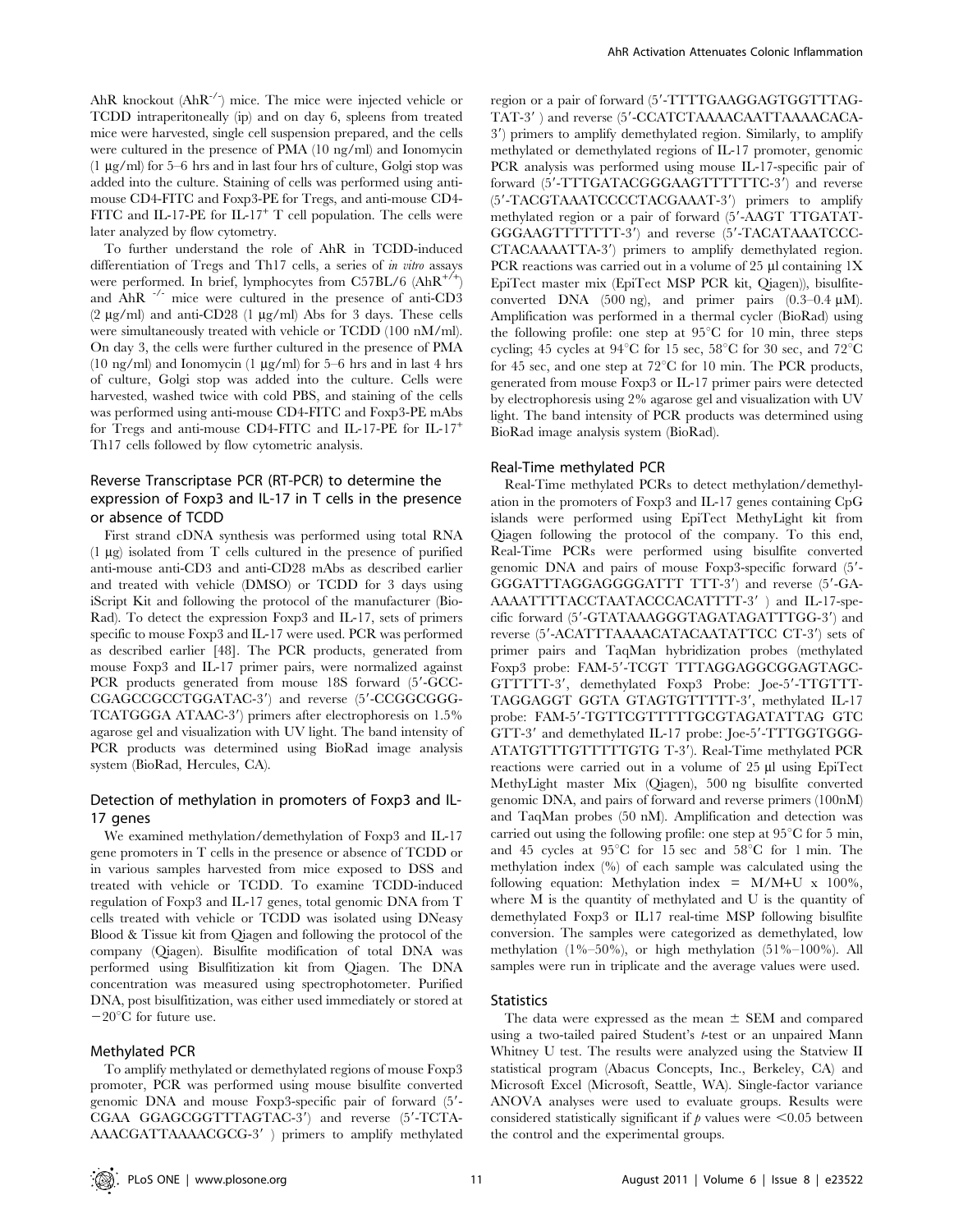#### Supporting Information

Figure S1 TCDD mediated reduction of serum cytokines and chemokines in DSS- induced colitis. Colitis was induced in mice that were exposed to VEH or  $25 \mu g$  /kg body weight of TCDD as described in the legend to Fig 1. Serum cytokines and chemokines were measured 14 days after the DSS induction of colitis by ELISA assay. The data presented are the mean concentrations from 6 mice  $\pm$  SEM in serum. Asterisks

#### References

- 1. Tian Y (2009) Ah receptor and NF-kappaB interplay on the stage of epigenome. Biochem Pharmacol 77: 670–680.
- 2. Hahn ME (2002) Aryl hydrocarbon receptors: diversity and evolution. Chem Biol Interact 141: 131–160.
- 3. Hu W, Sorrentino C, Denison MS, Kolaja K, Fielden MR (2007) Induction of cyp1a1 is a nonspecific biomarker of aryl hydrocarbon receptor activation: results of large scale screening of pharmaceuticals and toxicants in vivo and in vitro. Molecular Pharmacology 71: 1475–1486.
- 4. Bock KW, Kohle C (2006) Ah receptor: dioxin-mediated toxic responses as hints to deregulated physiologic functions. Biochem Pharmacol 72: 393–404.
- 5. Esser C, Rannug A, Stockinger B (2009) The aryl hydrocarbon receptor in immunity. Trends in Immunology 30: 447–454.
- 6. Stevens EA, Mezrich JD, Bradfield CA (2009) The aryl hydrocarbon receptor: a perspective on potential roles in the immune system. Immunology 127: 299–311.
- 7. Marshall NB, Kerkvliet NI (2010) Dioxin and immune regulation: emerging role of aryl hydrocarbon receptor in the generation of regulatory T cells. Ann N Y Acad Sci 1183: 25–37.
- 8. Esser C, Rannug A, Stockinger B (2009) The aryl hydrocarbon receptor in immunity. Trends Immunol 30: 447–454.
- 9. Veldhoen M, Hirota K, Westendorf AM, Buer J, Dumoutier L, et al. (2008) The aryl hydrocarbon receptor links TH17-cell-mediated autoimmunity to environmental toxins. Nature 453: 106–109.
- 10. Veldhoen M, Hirota K, Christensen J, O'Garra A, Stockinger B (2009) Natural agonists for aryl hydrocarbon receptor in culture medium are essential for optimal differentiation of Th17 T cells. J Exp Med 206: 43–49.
- 11. Chen W, Jin W, Hardegen N, Lei KJ, Li L, et al. (2003) Conversion of peripheral CD4+CD25- naive  $T$  cells to CD4+CD25+ regulatory  $T$  cells by TGF-beta induction of transcription factor Foxp3. J Exp Med 198: 1875–1886.
- 12. Veldhoen M, Hocking RJ, Atkins CJ, Locksley RM, Stockinger B (2006) TGFbeta in the context of an inflammatory cytokine milieu supports de novo differentiation of IL-17-producing T cells. Immunity 24: 179–189.
- 13. Korn T, Bettelli E, Gao W, Awasthi A, Jager A, et al. (2007) IL-21 initiates an alternative pathway to induce proinflammatory T(H)17 cells. Nature 448: 484–487.
- 14. Quintana FJ, Basso AS, Iglesias AH, Korn T, Farez MF, et al. (2008) Control of T(reg) and T(H)17 cell differentiation by the aryl hydrocarbon receptor. Nature 453: 65–71.
- 15. Singh NP, Nagarkatti M, Nagarkatti P (2008) Primary peripheral T cells become susceptible to 2,3,7,8-tetrachlorodibenzo-p-dioxin-mediated apoptosis in vitro upon activation and in the presence of dendritic cells. Mol Pharmacol 73: 1722–1735.
- 16. Camacho IA, Singh N, Hegde VL, Nagarkatti M, Nagarkatti PS (2005) Treatment of mice with 2,3,7,8-tetrachlorodibenzo-p-dioxin leads to aryl hydrocarbon receptor-dependent nuclear translocation of NF-kappaB and expression of Fas ligand in thymic stromal cells and consequent apoptosis in T cells. J Immunol 175: 90–103.
- 17. Kamath AB, Xu H, Nagarkatti PS, Nagarkatti M (1997) Evidence for the induction of apoptosis in thymocytes by 2,3,7,8-tetrachlorodibenzo-p-dioxin in vivo. Toxicol Appl Pharmacol 142: 367–377.
- 18. Podolsky DK (2002) Inflammatory bowel disease. New England Journal of Medicine 347: 417–429.
- 19. Bouma G, Strober W (2003) The immunological and genetic basis of inflammatory bowel disease. Nature Reviews Immunology 3: 521–533.
- 20. Fuss IJ, Neurath M, Boirivant M, Klein JS, de la Motte C, et al. (1996) Disparate CD4+ lamina propria (LP) lymphokine secretion profiles in inflammatory bowel disease. Crohn's disease LP cells manifest increased secretion of IFN-gamma, whereas ulcerative colitis LP cells manifest increased secretion of IL-5. Journal of Immunology 157: 1261–1270.
- 21. Fuss IJ, Heller F, Boirivant M, Leon F, Yoshida M, et al. (2004) Nonclassical CD1d-restricted NK T cells that produce IL-13 characterize an atypical Th2 response in ulcerative colitis. Journal of Clinical Investigation 113: 1490–1497.
- 22. Harrington LE, Hatton RD, Mangan PR, Turner H, Murphy TL, et al. (2005) Interleukin 17-producing CD4+ effector T cells develop via a lineage distinct from the T helper type 1 and 2 lineages. Nature Immunology 6: 1123–1132.
- 23. Bettelli E, Carrier Y, Gao W, Korn T, Strom TB, et al. (2006) Reciprocal developmental pathways for the generation of pathogenic effector TH17 and regulatory T cells. Nature 441: 235–238.
- 24. Coombes JL, Robinson NJ, Maloy KJ, Uhlig HH, Powrie F (2005) Regulatory T cells and intestinal homeostasis. Immunological Reviews 204: 184–194.

indicate statistically significant differences; i.e.,  $p<0.01$  between DSS+VEH versus DSS+TCDD treated group. (TIF)

#### Author Contributions

Conceived and designed the experiments: NPS UPS MN PSN. Performed the experiments: NPS UPS MN PSN. Analyzed the data: NPS UPS BS RLP MN PSN. Contributed reagents/materials/analysis tools: NPS UPS MN PSN. Wrote the paper: NPS UPS MN PSN.

- 25. Read S, Malmstrom V, Powrie F (2000) Cytotoxic T lymphocyte-associated antigen 4 plays an essential role in the function of  $CD25(+)CD4(+)$  regulatory cells that control intestinal inflammation. Journal of Experimental Medicine 192: 295–302.
- 26. Mottet C, Uhlig HH, Powrie F (2003) Cutting edge: cure of colitis by CD4+CD25+ regulatory T cells. Journal of Immunology 170: 3939–3943.
- 27. Fontenot JD, Gavin MA, Rudensky AY (2003) Foxp3 programs the development and function of CD4+CD25+ regulatory T cells. Nature Immunology 4: 330–336.
- 28. Egger B, Bajaj-Elliott M, MacDonald TT, Inglin R, Eysselein VE, et al. (2000) Characterisation of acute murine dextran sodium sulphate colitis: cytokine profile and dose dependency. Digestion 62: 240–248.
- 29. Alex P, Zachos NC, Nguyen T, Gonzales L, Chen TE, et al. (2009) Distinct cytokine patterns identified from multiplex profiles of murine DSS and TNBSinduced colitis. Inflamm Bowel Dis 15: 341–352.
- 30. Ito R, Kita M, Shin-Ya M, Kishida T, Urano A, et al. (2008) Involvement of IL-17A in the pathogenesis of DSS-induced colitis in mice. Biochem Biophys Res Commun 377: 12–16.
- 31. Singh UP, Singh NP, Singh B, Hofseth LJ, Price RL, et al. (2010) Resveratrol (trans-3,5,4'-trihydroxystilbene) induces silent mating type information regulation-1 and down-regulates nuclear transcription factor-kappaB activation to abrogate dextran sulfate sodium-induced colitis. Journal of Pharmacology & Experimental Therapeutics 332: 829–839.
- 32. Scheerens H, Hessel E, de Waal-Malefyt R, Leach MW, Rennick D (2001) Characterization of chemokines and chemokine receptors in two murine models of inflammatory bowel disease: IL-10-/- mice and Rag-2-/- mice reconstituted with CD4+CD45RBhigh T cells. European Journal of Immunology 31: 1465–1474.
- 33. Kwon JH, Keates AC, Anton PM, Botero M, Goldsmith JD, et al. (2005) Topical antisense oligonucleotide therapy against LIX, an enterocyte-expressed CXC chemokine, reduces murine colitis. American Journal of Physiology -Gastrointestinal & Liver Physiology 289: G1075–1083.
- 34. Mir A, Minguez M, Tatay J, Pascual I, Pena A, et al. (2002) Elevated serum eotaxin levels in patients with inflammatory bowel disease. American Journal of Gastroenterology 97: 1452–1457.
- 35. Singh UP, Singh S, Taub DD, Lillard JW, Jr. (2003) Inhibition of IFN-gammainducible protein-10 abrogates colitis in IL-10(-/-) mice. journal of immunology 171: 1401–1406.
- 36. Chen X, Howard OM, Oppenheim JJ (2007) Pertussis toxin by inducing IL-6 promotes the generation of IL-17-producing CD4 cells. J Immunol 178: 6123–6129.
- 37. Abel J, Haarmann-Stemmann T (2010) An introduction to the molecular basics of aryl hydrocarbon receptor biology. Biol Chem 391: 1235–1248.
- 38. Luster MI, Gerberick GF (2010) Immunotoxicology testing: past and future. Methods Mol Biol 598: 3–13.
- 39. Cua DJ, Tato CM (2010) Innate IL-17-producing cells: the sentinels of the immune system. Nat Rev Immunol 10: 479–489.
- 40. Singh UP, Singh S, Weaver CT, Iqbal N, McGhee JR, et al. (2003) IFN-g-Inducible Chemokines Enhance Adaptive Immunity and Colitis. Journal of Interferon & Cytokine Research 23: 2000.
- 41. Bonecchi R, Bianchi G, Bordignon PP, D'ambrosio D, Lang R, et al. (1998) Differential expression of chemokine receptors and chemotactic responsiveness of type 1 T helper cells (Th1s) and Th2s. Journal of Experimental Medicine 187: 129–134.
- 42. Davidson NJ, Leach MW, Fort MM, Thompson-Snipes L, Kuhn R, et al. (1996) T helper cell 1-type CD4+ T cells, but not B cells, mediate colitis in interleukin 10-deficient mice. Journal of Experimental Medicine 184: 241–251.
- 43. Kerkvliet NI (2002) Recent advances in understanding the mechanisms of TCDD immunotoxicity. Int Immunopharmacol 2: 277–291.
- 44. Takamura T, Harama D, Matsuoka S, Shimokawa N, Nakamura Y, et al. (2010) Activation of the aryl hydrocarbon receptor pathway may ameliorate dextran sodium sulfate-induced colitis in mice. Immunol Cell Biol.
- 45. Clark DA, Gauldie J, Szewczuk MR, Sweeney G (1981) Enhanced suppressor cell activity as a mechanism of immunosuppression by 2,3,7,8-tetrachlorodibenzo-p-dioxin. Proc Soc Exp Biol Med 168: 290–299.
- 46. Nagarkatti PS, Sweeney GD, Gauldie J, Clark DA (1984) Sensitivity to suppression of cytotoxic T cell generation by 2,3,7,8-tetrachlorodibenzo-pdioxin (TCDD) is dependent on the Ah genotype of the murine host. Toxicol Appl Pharmacol 72: 169–176.